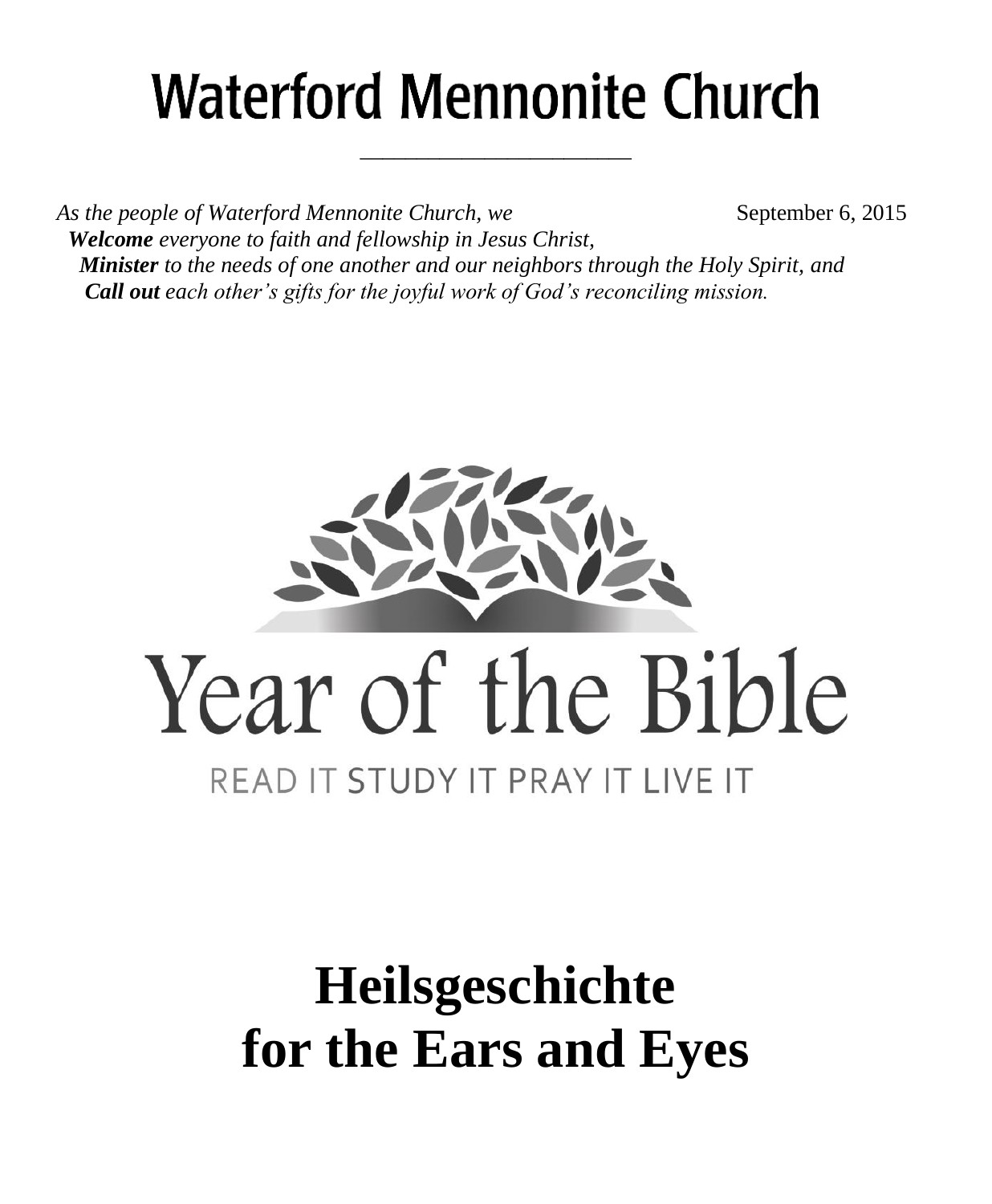| Gathering songs                           |                                                                               | JD Smucker, Anne Lehman |
|-------------------------------------------|-------------------------------------------------------------------------------|-------------------------|
|                                           | Here in this place                                                            | H <sub>6</sub>          |
|                                           | 10,000 Reasons                                                                |                         |
|                                           | Days of Elijah                                                                |                         |
| <b>Introduction</b>                       | Brethren, we have met to worship                                              | H 8                     |
| In the beginning                          |                                                                               |                         |
| Welcome and Call to Worship               |                                                                               | Cindy Voth              |
|                                           | God of the Bible                                                              | SJ 27                   |
|                                           | I sing the mighty power of God                                                | H 46                    |
| <b>Patriarchs and matriarchs</b>          | Faith of our fathers                                                          | H413                    |
| <b>Exodus</b>                             | When Israel was in Egypt's land                                               | H 164                   |
| <b>Wandering and offering</b>             | Nathan Berkey, Lane Miller, Rose Shetler, Anna Smucker                        |                         |
|                                           | Please pass the friendship pads as we give our offerings.                     |                         |
| <b>Exile and return</b>                   | This is the Day                                                               |                         |
| Children's time                           |                                                                               |                         |
| <b>Waiting for Jesus</b>                  | Hark! The glad sound!                                                         | H 184                   |
| The coming of Jesus                       |                                                                               |                         |
| Liturgical dance                          | My soul is filled with joy Anne Lehman; Ariana Perez-Diener;                  |                         |
|                                           | Christa Kauffman; Jane, Sierra, Naomi, Teresa Ross Richer                     |                         |
|                                           | The virgin Mary had a baby boy                                                | H 202                   |
| <b>Jesus' Ministry</b>                    | Lord, you have come to the lakeshore                                          | H <sub>229</sub>        |
| <b>Jesus' Death and Resurrection</b>      |                                                                               |                         |
|                                           | Were you there                                                                |                         |
|                                           | Christ the Lord is risen today                                                | H <sub>280</sub>        |
| <b>Pentecost and Early Church</b>         |                                                                               |                         |
|                                           | God sends us the Spirit                                                       | H 293                   |
|                                           | There are many gifts                                                          | H 304                   |
| Welcoming back Pastor Neil Amstutz        |                                                                               | Tim Burkholder          |
| Congregational prayer                     |                                                                               | Neil Amstutz            |
| <b>Jerusalem Council</b>                  | How can we be silent                                                          | SI 61                   |
| <b>Radical Reformation and Anabaptism</b> |                                                                               |                         |
|                                           | I know not why God's wondrous grace                                           | H 338                   |
| <b>Our sustaining hope</b>                |                                                                               |                         |
| Benediction                               |                                                                               |                         |
| Sending song                              | The love of God                                                               | SJ 44                   |
|                                           | $H = Hymnal$ : A Worship Book; $SJ = Sing$ the Journey; $SS = Sing$ the Story |                         |

**Living Stream Worship: Both services are live streamed at** [www.waterfordchurch.org](http://www.waterfordchurch.org/)

<sup>\*</sup>We light the peace lamp every Sunday to lament all unnecessary and violent loss of life around the world.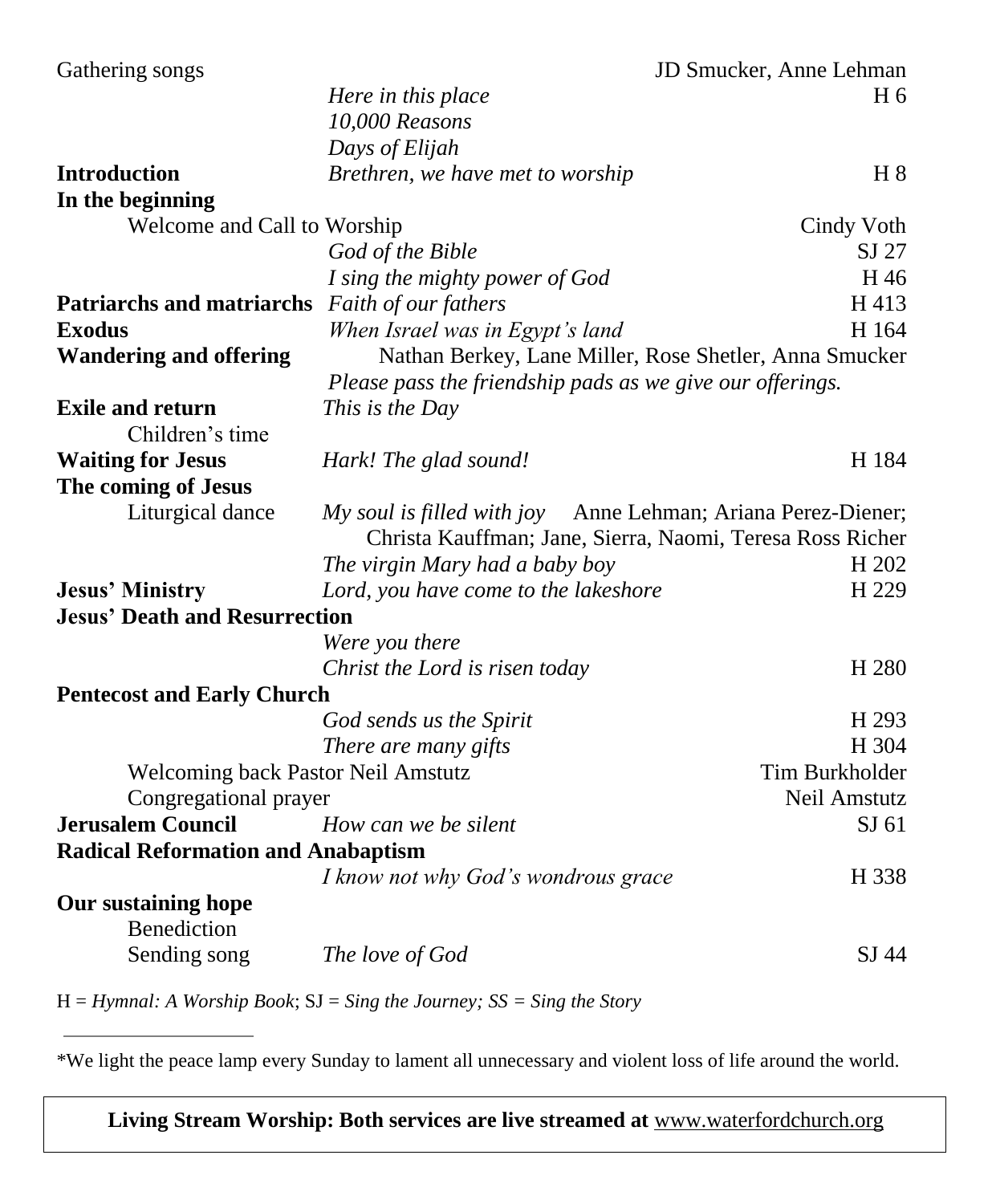# **Prayers for Brothers and Sisters**

*Ron and Vicki Weirich* as Ron has eye surgery in Indianapolis on Tuesday.

*Amanda and Gamaliel Falla* of Mennonite Mission Network as they serve as mentors to Mennonite pastors in Colombia.

Our 2 and 3 years olds *– Kylie Bodiker, Brynn Replogle, Thomas Voth, Heath Yoder, Kenzie Zimmerman –* and their Sunday School Teachers *Char Stoltzfus and Becky Yoder.*

*Immigrants* throughout the world, as they seek a place to be safe and belong.

Our Indiana-Michigan Conference sister congregation, *Bonneyville Mennonite* (Bristol, Ind.) and their pastors *Marcella Hershberger and Dale Shenk.*

*Our guests from Interfaith Hospitality Network* who will be staying at Waterford this week, for *WMC members* to joyfully extend Christ's hospitality in tangible ways.

*Joy Yoder* as she leads a thrift learning tour this week in Guatemala.

#### **Welcome, Guests**

Large print copies of the bulletin and the hymnal and hearing aid systems are available from the ushers. Sermon boards for children are available at the back door; please pick one up as you enter. You are encouraged to bring infants through age two children to the nursery. Pick up the newsletter, *Buzz,* from the welcome kiosk in the foyer.

#### **Welcome Team**

| Greeter/Hosts  | Loren and Miriam Stauffer; Velma Swartz                                                 |
|----------------|-----------------------------------------------------------------------------------------|
| Ushers         | Bruce Snyder, Dennis Myers $(1st)$ ;                                                    |
|                | Krista Daniels, Byron Yoder, Wade Ramer (2nd)                                           |
| <b>Nursery</b> | Len Harms, Deb Brenneman (1 <sup>st</sup> ); Vicki Weirich, Jane Ross Richer (nurture); |
|                | Ruth and Isabela Hartzler $(2nd)$                                                       |
| Audiovisual    | Len and Kathy Emery                                                                     |

## **Today**

| $8:00/10:45$ a.m. Worship                                                |
|--------------------------------------------------------------------------|
| Coffee and fellowship                                                    |
| Nurture hour—classes for all ages                                        |
| 9:15, 10:30 a.m. Blood pressure checks in Velma's office                 |
| 12:00 p.m. All-church potluck hosted by Open Door and Praying Companions |
|                                                                          |